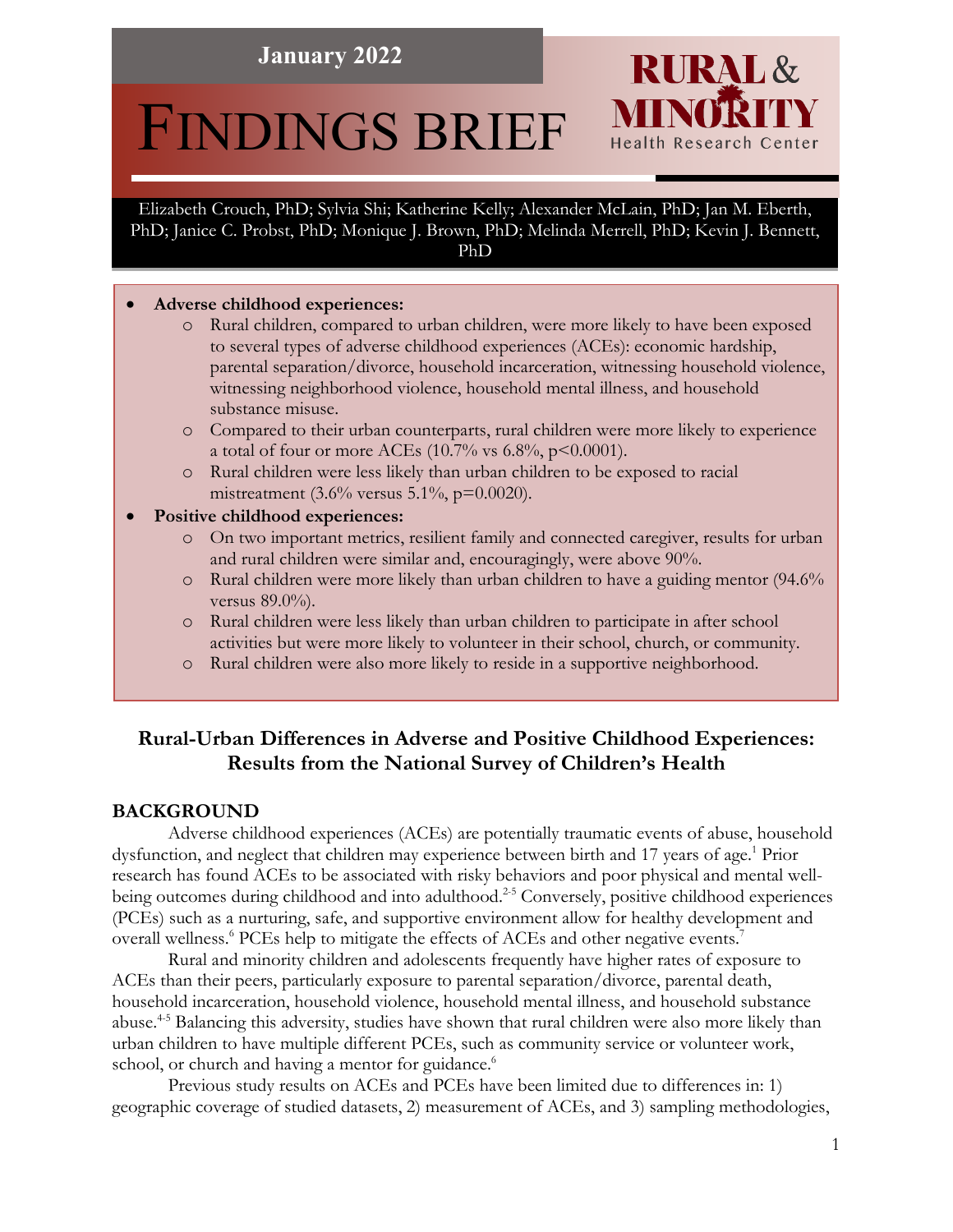as well as limited examination of intra-rural differences among American Indian/Alaska Native  $(AI/AN)$  populations.<sup>5, 8, 9</sup> Furthermore, rural-urban differences in PCEs have not yet been examined using all fifty states. Previous studies were conducted using data from only 31 states and the District of Columbia (34 states and the District of Columbia for ACEs) due to potential disclosure issues. States with relatively few responses in a particular category were not included in analyses and these suppressed states tended to be either highly urban or highly rural.<sup>6</sup>

Therefore, the purpose of this policy brief is to ascertain whether ACE and PCE exposure differs between rural and urban children, by type and by count. This is the first study to estimate rural-urban differences in ACEs and PCEs using all fifty states and the District of Columbia. This policy brief is one of a three-part series. Additional briefs examine racial/ethnic differences in ACEs and PCEs among rural children and focus on the degree to which children exposed to ACEs also have potentially strengthening PCEs.

# **METHODS**

Data were drawn from the 2016-2018 National Survey of Children's Health (NSCH), using the Research Data Center (RDC) access to obtain geographic information. The NSCH is an online and mail survey of U.S. households with children ages 0-17 years; parents or guardians answer questions regarding the child's physical and emotional health.<sup>10</sup> A total of  $102,341$  samples were collected including 50,212 interviews in 2016, 21,599 in 2017 and 30,530 in 2018. Our sample was limited to children who were six years of age or older, as many PCEs are only measured at school age. It was further restricted to respondents who had completed the ACE and PCE questions and had complete demographic information. The final unweighted rounded sample size was 63,000 children, per the United States Census Bureau Data Review Board (data are rounded for confidentiality purposes).

ACEs were measured using the ACE module in the NSCH and PCEs were constructed using the Healthy Outcomes Positive Experiences (H.O.P.E.) framework which includes four categories of PCEs: (1) nurturing, supportive relationships, (2) living in safe, stable environments, (3) constructive social engagement opportunities, and (4) learning social and emotional competencies.<sup>7</sup> Table 1, below includes the questions used to assess each category of this framework.

| <b>Measurement of adverse</b><br>events                                                                     | Measurement of positive events                                                                                                                                            |  |  |  |  |  |
|-------------------------------------------------------------------------------------------------------------|---------------------------------------------------------------------------------------------------------------------------------------------------------------------------|--|--|--|--|--|
| Precise questionnaire language                                                                              |                                                                                                                                                                           |  |  |  |  |  |
| To the best of your knowledge, has<br>this child experienced any of the                                     | 1. When your family faces problems, how often are you likely to do<br>each of the following?                                                                              |  |  |  |  |  |
| following?<br>Parent or guardian divorced<br>1.                                                             | a. Stay hopeful even in difficult times<br>b. Work together to solve our problems                                                                                         |  |  |  |  |  |
| or separated?<br>Parent or guardian died?<br>2.<br>Parent or guardian served<br>3.                          | 2. During the past 12 months, did this child participate in any type of<br>community service or volunteer work at school, church, or in the<br>community, age 6-17 years? |  |  |  |  |  |
| time in jail?<br>Saw or heard parents or adults<br>4.<br>slap, hit, kick, punch one<br>another in the home? | 3. During the past 12 months, did this child participate in any<br>organized activities or lessons, after school or on weekend, age 6-17<br>years?                        |  |  |  |  |  |
| 5. Was a victim of violence or<br>witnessed violence in the<br>neighborhood?                                | 4. How true are each of the following statements about this child, age<br>$6-17$ ?<br>a. Child stays calm and in control when faced with a challenge                      |  |  |  |  |  |

**Table 1: ACE and PCE assessment questionnaire**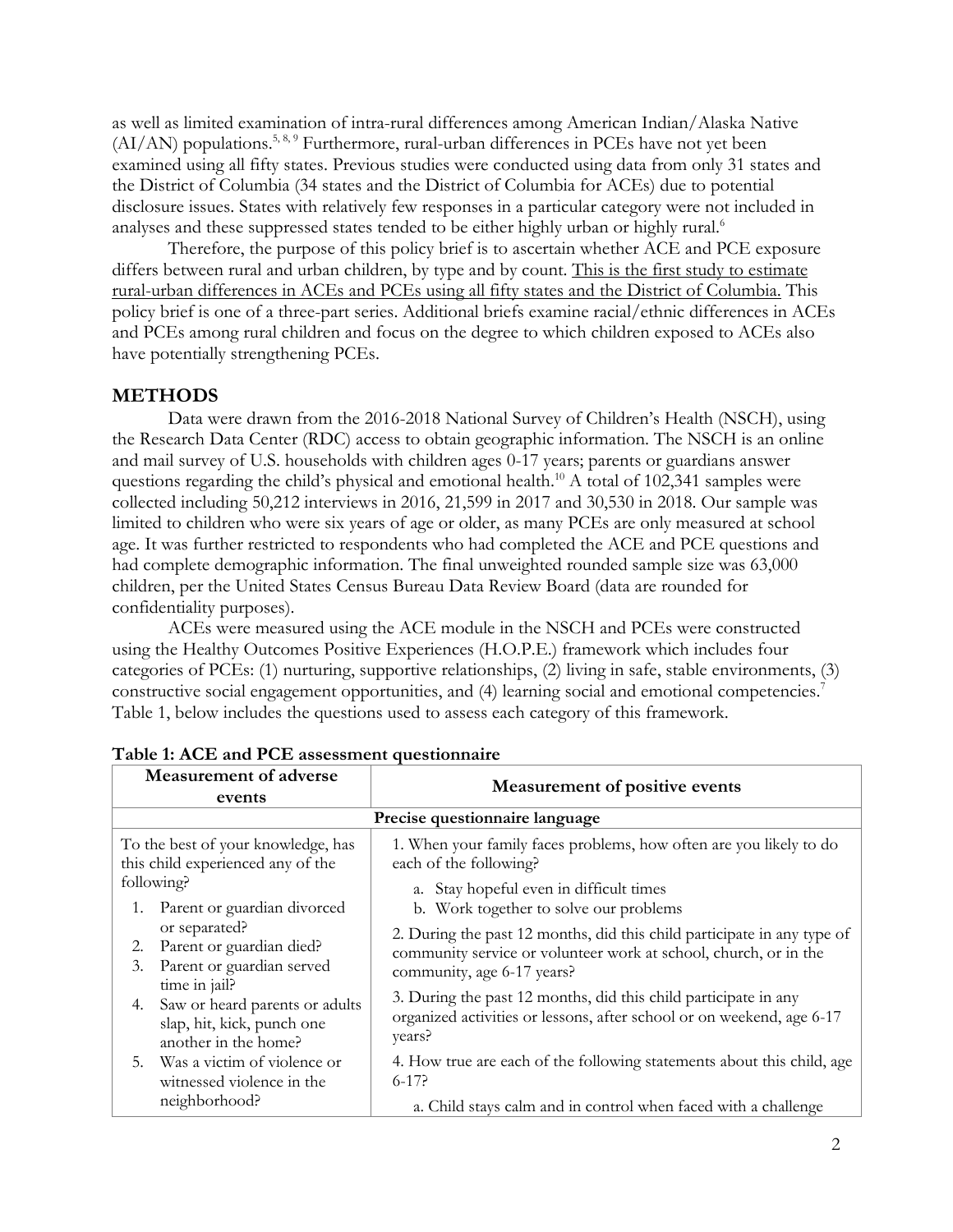| 6. Lived with anyone who was<br>mentally ill, suicidal, or<br>severely depressed?<br>7. Lived with anyone who had a<br>problem with alcohol or | 5. Other than you or other adults in your home, is there at least one<br>other adult in this child's school, neighborhood, or community who<br>knows this child well and who he or she can rely on for advice or<br>guidance?                                         |
|------------------------------------------------------------------------------------------------------------------------------------------------|-----------------------------------------------------------------------------------------------------------------------------------------------------------------------------------------------------------------------------------------------------------------------|
| drugs?<br>8. Treated or judged unfairly<br>because of his or her race or<br>ethnic group?                                                      | 6. To what extent do you agree with these statements about your<br>neighborhood or community 1) people in this neighborhood help<br>each other out, 2) we watch out for each other's children in this<br>neighborhood, and 3) when we encounter difficulties, we know |
| 9. Hard to get by on family's<br>income—hard to cover basics                                                                                   | where to go for help in our community?<br>7. To what extent do you agree with these statements about your                                                                                                                                                             |
| like food or housing?                                                                                                                          | neighborhood or community the child is safe in our neighborhood                                                                                                                                                                                                       |

# **FINDINGS**

#### *Survey Participant Characteristics*

Just over eleven percent of our sample resided in a rural area (11.7%; see Table A-1 in Appendix). The majority of children were male (51.3%), aged 6 to 12 years (58.3%), and non-Hispanic white (52.9%). Slightly less than a quarter of children (23.1%) had special health care needs; a majority had private health insurance (59.9%). The individual completing the survey was most often the child's mother (62.4%). Most responding parents or guardians had some college education or beyond (71.7%). Just over ten percent of households reported a primary language other than English (13.4%). The most common household structure was a child living with both parents who are currently married (66.7%). Nearly 1 in 5 children (19.1%) lived in a household with an income below the federal poverty level.

Findings for rural and urban children differed in several ways (See Table A-1). Rural children were more likely to be non-Hispanic white  $(74.4\%)$  than urban children  $(50.1\%)$ ; p<0.0001). Urban households were more likely to not speak English as the primary language in the home than rural households (14.4% versus 6.3%,  $p$ <0.0001). A lower percentage of rural children have a caregiver whose education is some college or more, compared to urban children (65.0% versus 72.55%,  $p \le 0.0001$ ). A smaller proportion of rural children lived in a household with two parents, currently married, than their urban counterparts (64.9% versus 67.0%, p=0.0002). Rural children were more likely to reside in a household with income below the federal poverty level compared to urban children (23.0% versus 18.6%, p<0.0001). Finally, a larger proportion of children residing in rural areas had public insurance, such as Medicaid, than the proportion of children residing in urban areas (35.0% versus 28.0%,  $p<0.0001$ ).

#### *ACE Exposure*

Rural children were more likely than their urban counterparts to be exposed to several types of adverse experience. Compared to urban children, rural children were more likely to experience economic hardship (26.2% vs. 20.7%), parental separation/divorce (35.2% vs 28.5%); household incarceration (12.9% vs 8.4%); witness household violence (9.3% vs 6.4%); witness neighborhood violence (6.2% vs 4.9%); household mental illness (11.7% vs 8.7%); household substance misuse  $(14.3\% \text{ vs } 9.5\%; \text{ p} < 0.01 \text{ for all, See Figure 1 below})$ . Urban children, on the other hand, were more likely to have been exposed to racial ethnic mistreatment than their rural peers (5.1% versus 3.6%, p=0.0020). This is likely due to lower percentages of non-White children in rural areas, compared to urban. Rural and urban children were equally likely to have experienced the death of a parent (4.0% vs.  $5.1\%$ ,  $p<0.01$ ).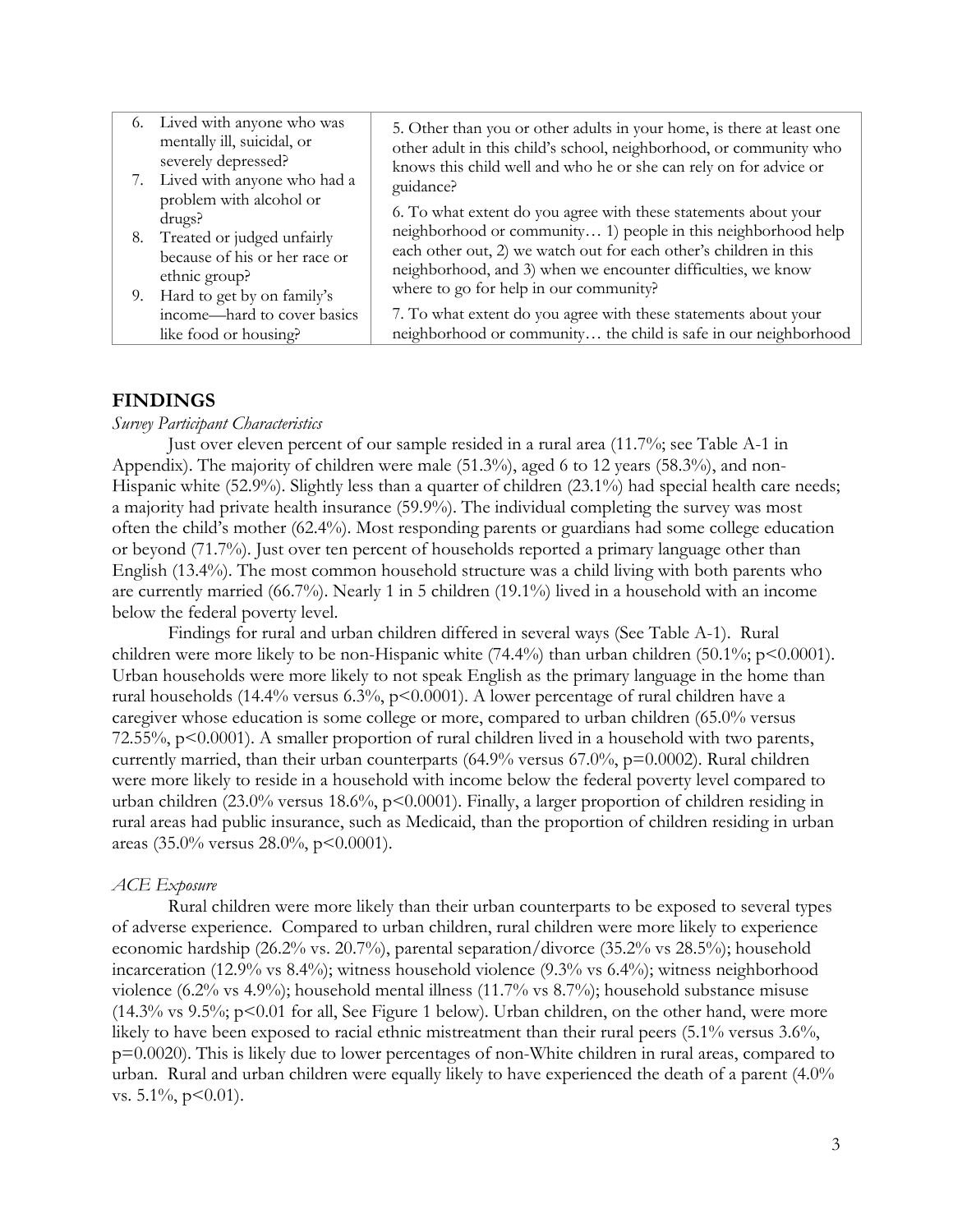

Research has found that the total number of ACEs that burden an individual can affect subsequent outcomes into adulthood.<sup>1</sup> Individuals who have experienced multiple ACEs are more likely to experience poorer physical and mental health into adulthood, and are more likely to engage in risky behaviors, such as binge drinking.<sup>2</sup> Therefore, the cut-point of four or more ACEs is often used in this literature. <sup>2</sup> Children who lived in a rural area were less likely to have no ACE exposures (44.1%) than children residing in urban areas (52.5%; See Table 2 below, p<0.0001). Rural children had higher exposure rates to one to three ACEs (45.2% vs 40.7%,  $p$ <0.0001) and four or more ACEs than their urban counterparts (10.7% vs  $6.8\%$ , p<0.0001).

|                          | Rural $(\% )$ | Urban $(\%)$ | All $(\%)$ |
|--------------------------|---------------|--------------|------------|
| <b>ACE Summary Score</b> |               |              |            |
|                          | 44.1          | 52.5         | 51.5       |
|                          | 45.2          | 40 Z         | 41.3       |
|                          | 10.7          | 6.8          |            |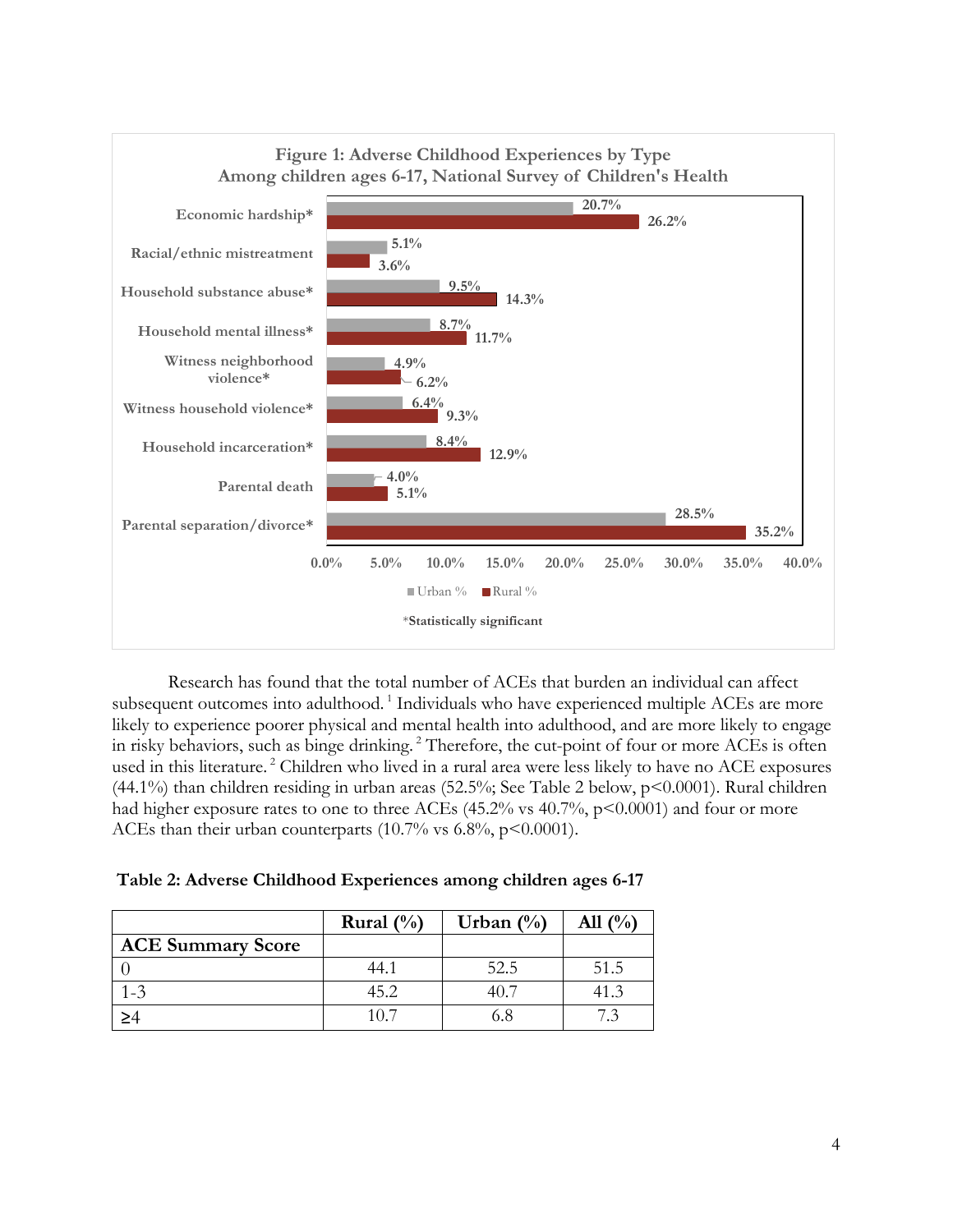## *PCE Exposure*

The range of positive elements in a child's life reported by their parent or guardian is shown below in Figure 2. On two important metrics, resilient family and connected caregiver (see Table 1 for definitions), values for urban and rural children were not significantly different and, encouragingly, were above 90% (See Figure 2, below). Other findings were mixed, with rural children faring slightly better or slightly worse across different potential experiences.

Compared to their urban counterparts, rural children were more likely to be reported to have engagement with a guiding mentor (94.6% vs  $89.0\%$ ,  $p<0.01$ ) which is an indication of having nurturing, supportive relationships. Rural children were less likely than urban children to participate in after school activities (76.6% vs  $80.1\%$ , p<0.01), a measure of constructive social engagement opportunities, but were more likely to volunteer in their school, church, or community (48.0% vs 43.4%, p<0.01), another measure of constructive social engagement. Rural parents were slightly more likely to report living in a safe neighborhood than were urban parents (97.2% vs 94.5%, p<0.01). Rural children were also more likely to reside in a supportive neighborhood than urban children (59.8% versus 56.3%,  $p<0.01$ ). There were no significant differences between rural and urban children for family resilience (92.1% vs. 92.3%) or their ability to share ideas and talk about things that matter with a caregiver (95.6% for both).

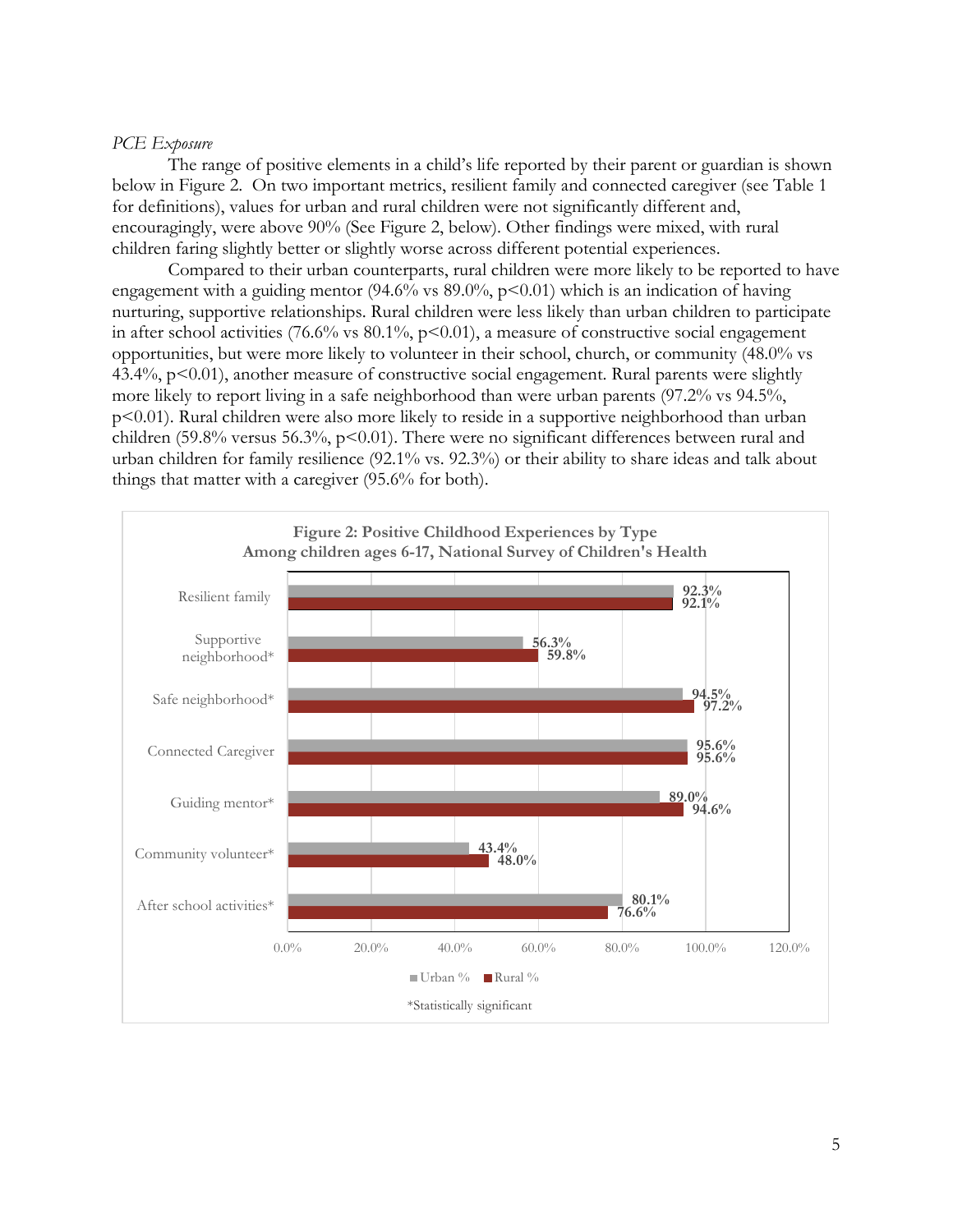#### **CONCLUSIONS**

Examining the prevalence of ACEs and PCEs in rural communities can provide insight on areas for possible improvement to help mitigate the long-term health and wellness impacts of ACEs. This study examined whether ACE and PCE exposure differs between rural and urban children, finding a mix of advantages and disadvantages facing rural families. Focusing first on threats to children's health and growth, our results confirm previous findings that rural children consistently have higher rates of exposure to nearly all the ACEs that were assessed, with the exceptions of parental death and racial/ethnic mistreatment, which were not statistically significant different from urban rates. 5

The Centers for Disease Control and Prevention (CDC) have compiled a set of evidencebased approaches for preventing ACEs, which may be useful in addressing rural-urban disparities in exposures to ACEs.<sup>11</sup> Several of its recommendations are particularly pertinent to rural families and the problems they disproportionately experience. Strengthening economic support for families, such as a childcare subsidy or income supports, for example, could address rural disparities in economic hardship. Similarly, CDC recommendations for early childhood home visitation, by increasing parental skills through strengthening parenting programs, which teach conflict resolution, conscious discipline, and other parenting skills, and reducing stress, might improve the higher rates ACEs among rural children.

Other ACEs disparities experienced by rural children may need to be addressed from within the health services sector. Rural children disproportionately live in homes affected by current substance misuse or mental illness. Rural communities, however, are more likely than urban areas to lack effective treatment programs for alcohol and opioid misuse<sup>12,13</sup> and nearly all rural counties are health professions shortage areas for mental health care.<sup>14</sup> Development of programs that can extend treatment capability through modalities such as telehealth may help address local service shortfalls.<sup>15,16</sup>

Continued monitoring of rural children's ACEs exposure will be needed, both to monitor the effectiveness of community interventions and, unfortunately, to assess the effect of the current public health emergency. Estimates of family disruption due to COVID-19 vary, and no studies specifically examining rural children's experience of family disruption have yet been published. At the national level, researchers have estimated that for every 100 COVID deaths, 7.8 children experience parental death, with an estimated 43,000 parental deaths through February 2021.<sup>17</sup> A different research group, studying loss of a primary caregiver, whether parent or grandparent, estimated that 120,630 children faced this loss across the 15-month period from April 2020 through June 2021, with the burden falling more heavily on non-white children,<sup>18</sup> due to the racial/ethnic disparities seen with COVID morbidity and mortality. Given the trajectory of the epidemic over time, the COVID-19 pandemic may have placed rural children at increased risk for parental loss, as rural vaccination rates have been lower, and rural death rates higher, for this disease.<sup>19,20</sup>

Countering the problem of ACEs, PCEs offer building blocks for increasing family resiliency and improving eventual health and social outcomes. Rural children benefit from higher rates of several PCEs when compared to urban children, including volunteerism, mentorship, and supportive neighborhoods. A new finding from this study, which uses a full fifty state sample, was that rural children were more likely to experience residing in a safe neighborhood than their urban counterparts, a difference that was not significant in prior work.6 Building opportunities outside the family itself will call for reaching beyond the health care or public health systems to engage and strengthen community organizations that serve youth and provide opportunities for youth to serve others.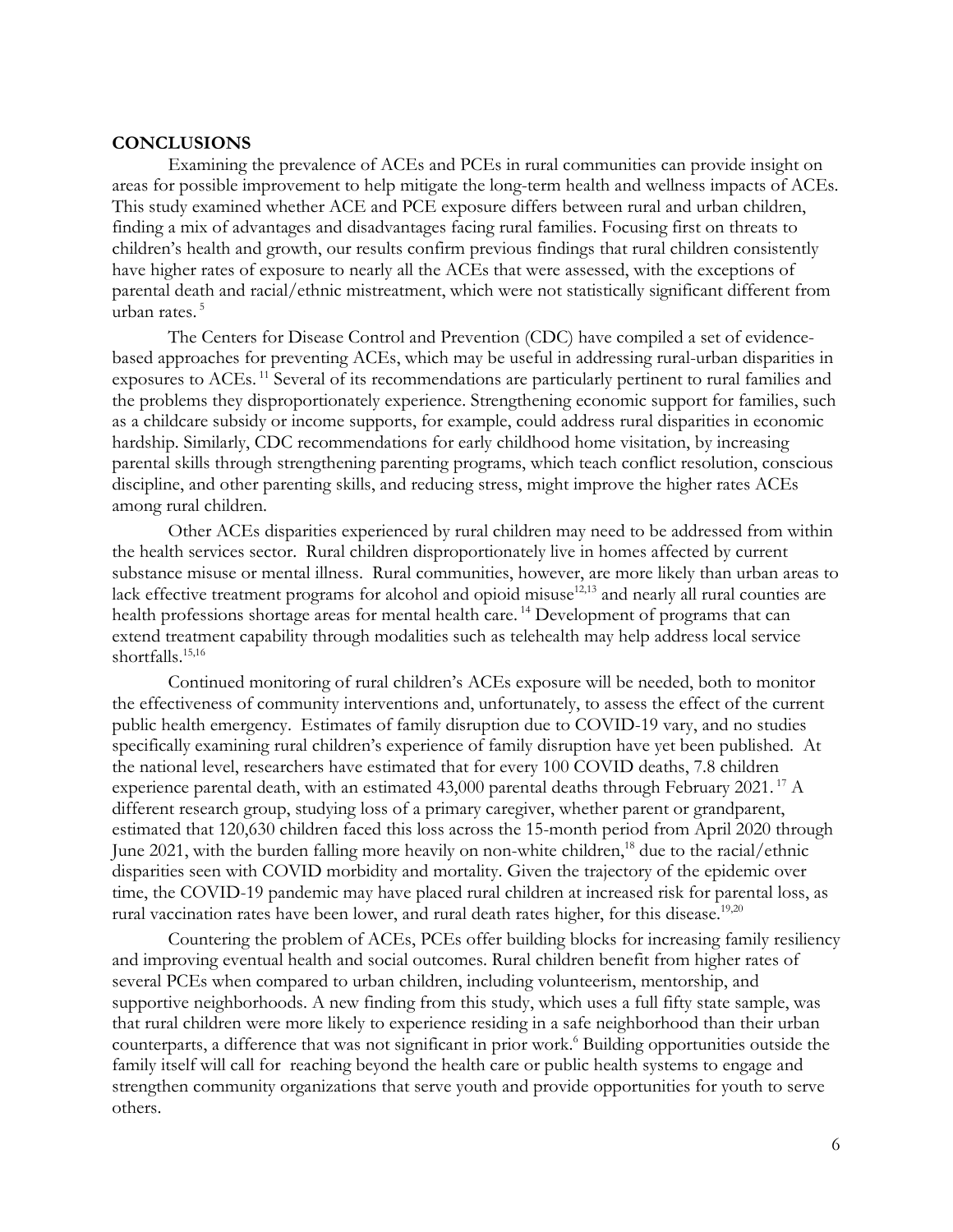Continued public health surveillance of conditions and outcomes within rural families is essential, particularly given the system shocks imposed by the COVID-19 pandemic, which is ongoing at the time this brief is produced. In addition, as noted in the introduction, this policy brief is one of a three-part series, with the next part examining racial/ethnic differences in ACEs and PCEs among rural children. In addition to monitoring outcomes, additional research is needed to clarify the types of community institutions that currently provide support to rural families, to ascertain successful programs and identify gaps in service provision across communities.



**Funding:** This project was supported by the Health Resources and Services Administration (HRSA) of the U.S. Department of Health and Human Services (HHS) under grant number #U1CRH30539, Rural Health Research Grant Program Cooperative Agreement. This information or content and conclusions are those of the authors and should not be construed as the official position or policy of, nor should any endorsements be inferred by HRSA, HHS or the U.S. Government.

For more information about the Rural and Minority Health Research Center, contact the Director Dr. Jan M. Eberth (jmeberth@mailbox.sc.edu) or Deputy Director Dr. Elizabeth L. Crouch (crouchel@mailbox.sc.edu).

**Suggested citation:** Crouch E, Shi S, Kelly K, McLain A, Eberth JM, Probst JC, Brown M, Merrell M, Bennett K. Rural-urban differences in adverse and positive childhood experiences: results from the National Survey of Children's Health. FINAL URL HERE.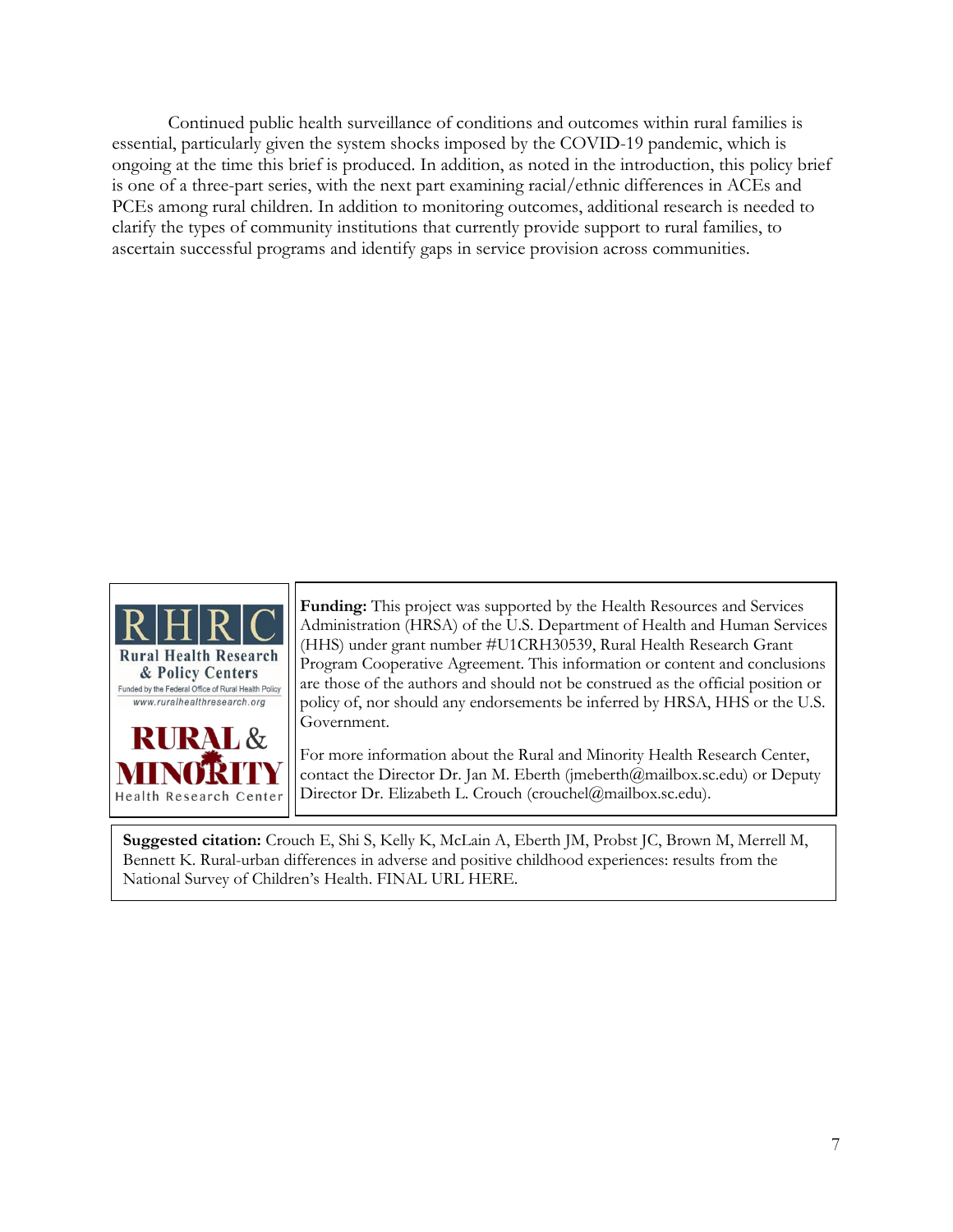# **APPENDIX**

## *Technical Notes*

Data for the report were drawn from the combined 2016 and 2017-2018 rounds of the National Survey of Children's Health (NSCH). The NSCH is an online and mail survey reaching a representative sample of US households with children age  $0 - 17$  years. NSCH interviews last approximately 30 minutes and are conducted with a parent or other caregiver (e.g., grandparent) responsible for the child.10 Detailed address information, needed for categorizing respondents by rurality, is not available in the NSCH public-use data sets. Thus, final analyses were conducted using restricted data sets at the Triangle Research Data Center/RDC in Raleigh, NC. The U.S. Census Bureau now houses the NSCH and some disclosure protocol changes have arisen. Due to disclosure risk issues with the Census, output with region and intra-rural analyses were not released.

#### *Measures*

Residence was classified using 2013 Rural Urban Commuting Area (RUCA) codes, which measures rurality at the census tract level.<sup>21</sup> The use of RUCA rather than county allowed for inclusion of rural areas in large urban counties, which cover many areas of the West. This study did not use the FORHP definition, which adjust for some larges area census tracts.

Race and ethnicity were self-reported by the parent and classified as non-Hispanic white, Non-Hispanic Black, Hispanic, and American Indian/Alaska Native, Asian/Pacific Islander, and "Other" racial groups.

Adverse events tracked by the NSCH include: parent or guardian divorced or separated, parent or guardian died, parent or guardian served time in jail, saw or heard parents or adults slap, hit, kick, punch one another in the home, was a victim of violence or witnessed violence in neighborhood, lived with anyone who was mentally ill, suicidal, or severely depressed, lived with anyone who had a problem with alcohol or drugs, treated or judged unfairly because of his or her race or ethnic group, and economic hardship: hard to cover basics like food or housing.

Positive events measured by the NSCH are: child participates in sports, clubs, and lessons after school, child volunteers at church, community, or school, family faces problems, willingness to work together, family resilience, likely to stay hopeful in difficult situations, and at least one adult who the child can rely on for guidance and support. The NSCH also asks about "Any paid work, including regular jobs as well as babysitting, cutting grass, or other occasional work?" This was not included in this analysis but could be worthwhile to examine in future work.

#### *Analysis*

Descriptive statistics were used to present the sociodemographic and socioeconomic characteristics of children and adolescents in rural and urban communities, as well as ACE and PCE exposure (both by type of ACE and the count of ACEs) by rurality. Descriptive statistics and bivariate analyses were employed to estimate unadjusted associations, frequencies, and proportions. Appropriate survey sampling weights, cluster, and strata were used as instructed by the NSCH. Due to the large sample size, values were  $p<0.01$  were considered statistically significant.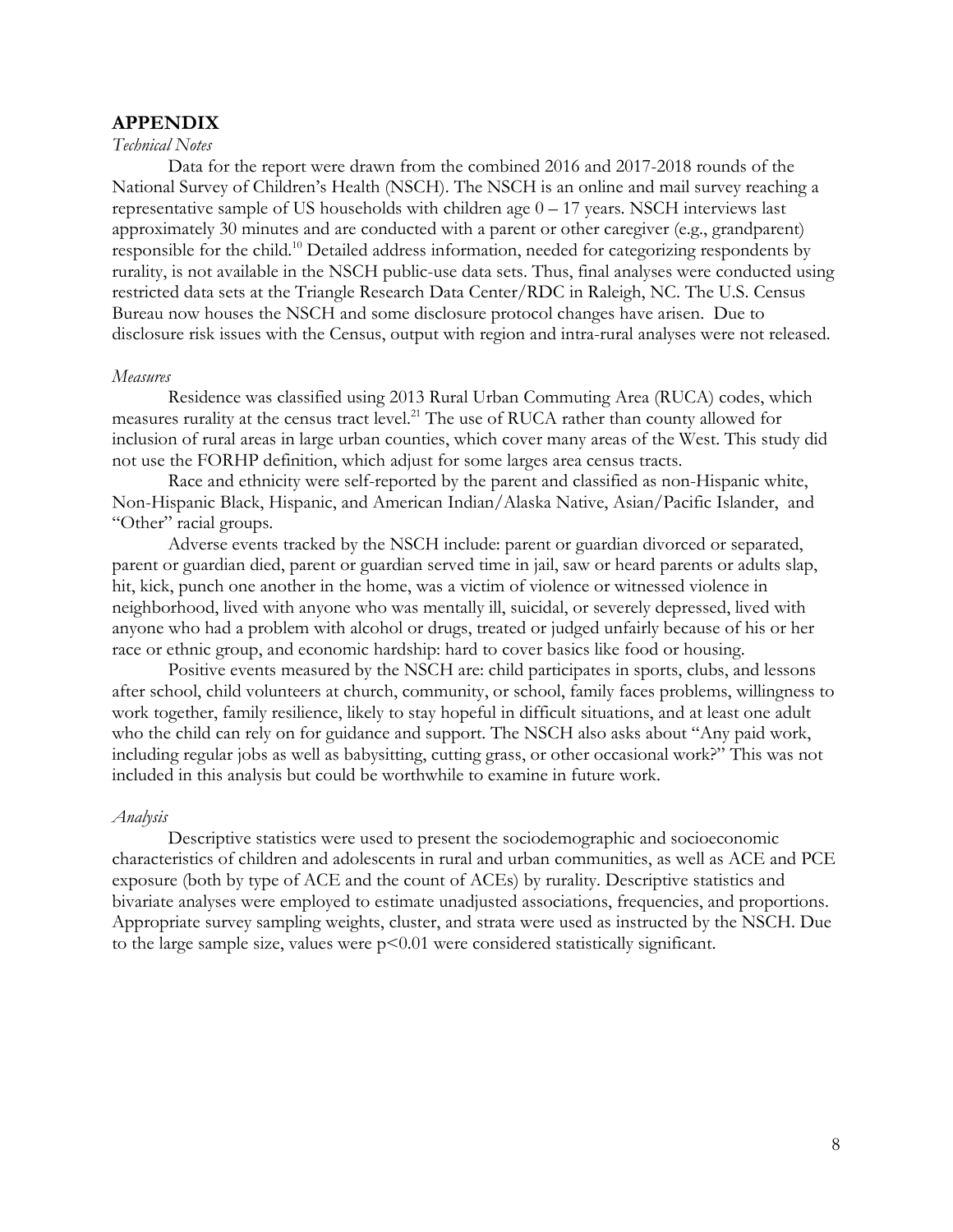| Characteristic                       | All           | Rural         | Urban         | P-value |
|--------------------------------------|---------------|---------------|---------------|---------|
|                                      | $\frac{0}{0}$ | $\frac{0}{0}$ | $\frac{0}{0}$ |         |
| Characteristics of Child             |               | 11.7          | 88.3          |         |
| Sex of Child                         |               |               |               | 0.1037  |
| Male                                 | 51.3          | 52.8          | 51.1          |         |
| Female                               | 48.7          | 47.2          | 48.9          |         |
| Age of Child                         |               |               |               | 0.3113  |
| 6 to 12 years old                    | 58.3          | 57.4          | 58.4          |         |
| 13 to 17 years old                   | 41.7          | 42.6          | 41.6          |         |
| Race/Ethnicity of Child              |               |               |               | < .0001 |
| Non-Hispanic White                   | 52.9          | 74.4          | 50.1          |         |
| Non-Hispanic African American        | 13.1          | 8.1           | 13.8          |         |
| Hispanic                             | 24.5          | 11.4          | 26.2          |         |
| NH American Indian/Alaska Native     | 4.4           | 0.8           | 4.8           |         |
| NH Asian/Pacific Islander            | 0.4           | 0.8           | 0.3           |         |
| Other                                | 4.7           | 4.4           | 4.7           |         |
| Special Health Care Needs            |               |               |               | 0.1396  |
| Yes                                  | 23.1          | 24.2          | 23.0          |         |
| Health Insurance for Child           |               |               |               | < .0001 |
| Public                               | 28.8          | 35.0          | 28.0          |         |
| Private                              | 59.9          | 50.4          | 61.2          |         |
| Public and Private                   | 4.4           | 5.7           | 4.2           |         |
| Not Insured/Unspecified              | 6.9           | 8.9           | 6.6           |         |
| Characteristics of Parent/Household  |               |               |               |         |
| Respondent's Relation to Child       |               |               |               | < .0001 |
| Mother                               | 62.4          | 64.8          | 62.1          |         |
| Father                               | 27.3          | 22.5          | 28.0          |         |
| Other                                | 10.3          | 12.7          | 10.0          |         |
| Primary Language                     |               |               |               | < .0001 |
| Not English                          | 13.4          | 6.3           | 14.4          |         |
| Guardian Education                   |               |               |               | < .0001 |
| Less than high school or high school | 28.3          | 35.0          | 27.5          |         |
| Some college or more                 | 71.7          | 65.0          | 72.5          |         |
| Family Structure                     |               |               |               | 0.0002  |
| Two parents, currently married       | 66.7          | 64.9          | 67.0          |         |
| Two parents, not currently married   | 7.7           | 7.0           | 7.8           |         |
| Single mother                        | 19.4          | 20.2          | 19.3          |         |
| Other                                | 6.1           | 8.0           | 5.9           |         |
| Poverty/Income Level                 |               |               |               | < .0001 |
| 0-99% Federal Poverty Level          | 19.1          | 23.0          | 18.6          |         |
| 100%-199% Federal Poverty Level      | 21.3          | 25.0          | 20.8          |         |
| 200%-399% Federal Poverty Level      | 27.4          | 32.4          | 26.8          |         |
| 400% Federal Poverty Level or above  | 32.1          | 19.6          | 33.8          |         |

**Table A-1. Characteristics of Children ages 6 – 17, National Survey of Children's Health (years), in Total and Stratified by Residence**

Bolded p-values represent statistical significance at  $p<0.05$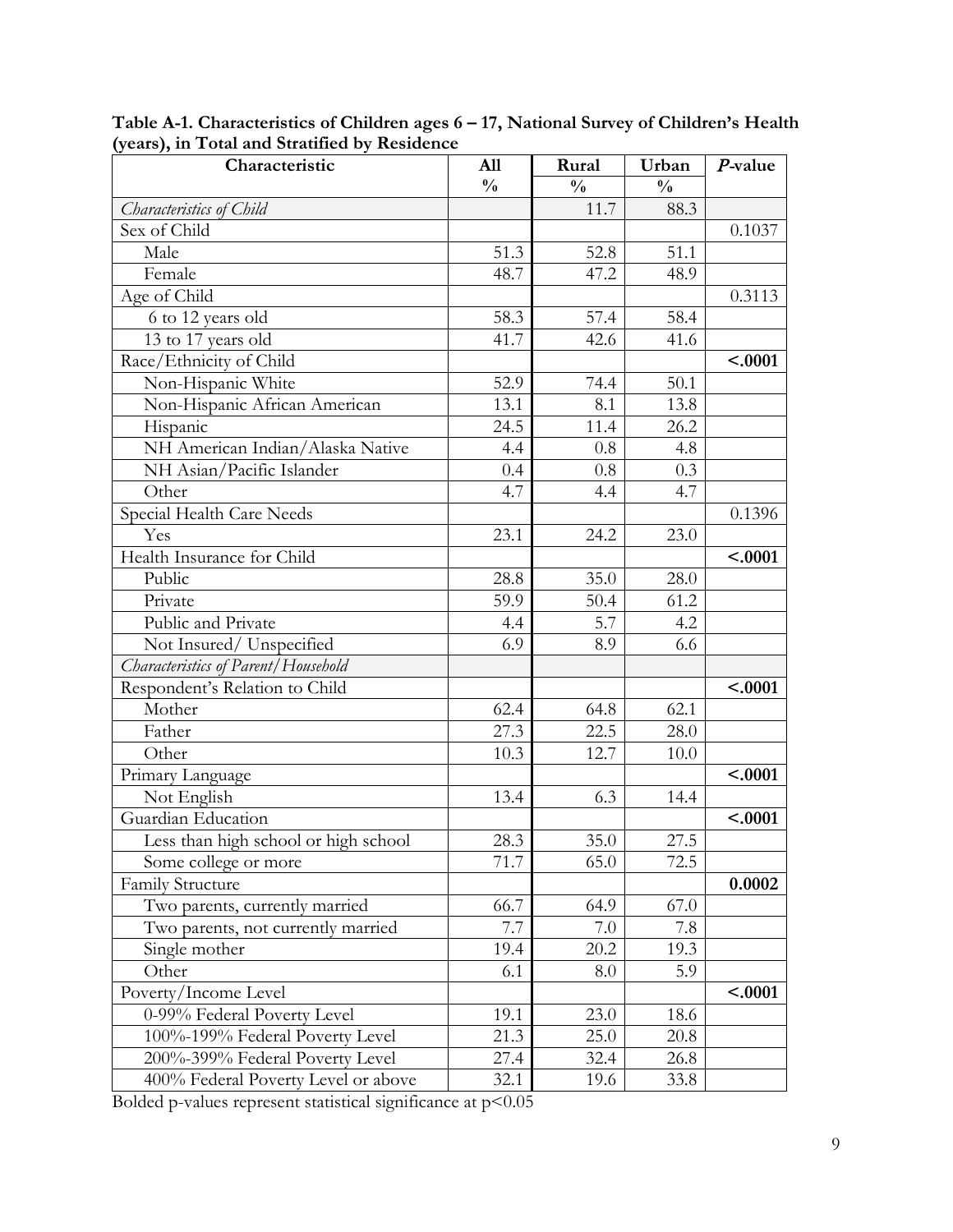# **REFERENCES**

[1] Felitti VJ, Anda RF, Nordenberg D, et al. Relationship of childhood abuse and household dysfunction to many of the leading causes of death in adults: The Adverse Childhood Experiences (ACE) Study. *Am J Prev Med.* 2019; 56(6), 774-786.

[2] Crouch, E, Strompolis M, Bennett KJ, Morse M, Radcliff E. Assessing the interrelatedness of multiple types of adverse childhood experiences and odds for poor health in South Carolina adults. *Child Abuse Negl.* 2017; 65, 204-211.

[3] Crouch E, Nelson J, Radcliff E, Martin A. Exploring associations between adverse childhood experiences and oral health among children and adolescents. *J Public Health Dent.*2019 Dec;79(4):352- 360.

[4] Crouch E, Probst JC, Radcliff E, Bennett KJ, McKinney SH.. Prevalence of adverse childhood experiences (ACEs) among US children. *Child Abuse Negl.* 2019; 92, 209-218.

[5] Crouch E, Radcliff E, Probst JC, Bennett KJ, McKinney SH. Rural‐Urban Differences in Adverse Childhood Experiences Across a National Sample of Children. *J Rural Health.* 2020; Jan;36(1):55-64.

[6] Crouch, E., Radcliff, E., Merrell, M. A., & Bennett, K. J. (2020). Rural‐Urban Differences in Positive Childhood Experiences Across a National Sample. *The Journal of Rural Health*.

[7] Sege RD, Browne CH. Responding to ACEs with HOPE: Health outcomes from positive experiences. *Acad Pediatr.* 2017; 17(7), S79-S85.

[8] Radcliff E, Crouch E, Strompolis M. Rural–urban differences in exposure to adverse childhood experiences among South Carolina adults. *Rural Remote Health*, 2018; 18(1).

[9] Talbot J, Szlosek D, Ziller E. Adverse childhood experiences in rural and urban contexts. Research & Policy Brief. 2016. *https://muskie.usm.maine.edu/Publications/rural/Adverse-Childhood-Experiences-Rural.pdf.* Accessed 25 May 2021.

[10] Data Resource Center for Child and Adolescent Health. Available at http://childhealthdata.org/learn/NSCH. Accessed May 27, 2021.

[11] Centers for Disease Control and Prevention (2019). *Preventing Adverse Childhood Experiences: Leveraging the Best Available Evidence*. Atlanta, GA: National Center for Injury Prevention and Control, Centers for Disease Control and Prevention.

[12] Abraham AJ, Yarbrough CR. Availability of Medications for the Treatment of Alcohol Use Disorder in U.S. Counties, 2016-2019. *J Stud Alcohol Drugs*. 2021 Nov;82(6):689-699.

[13] Lister JJ, Weaver A, Ellis JD, Himle JA, Ledgerwood DM. A systematic review of rural-specific barriers to medication treatment for opioid use disorder in the United States. 2020 May 3;46(3):273- 288.